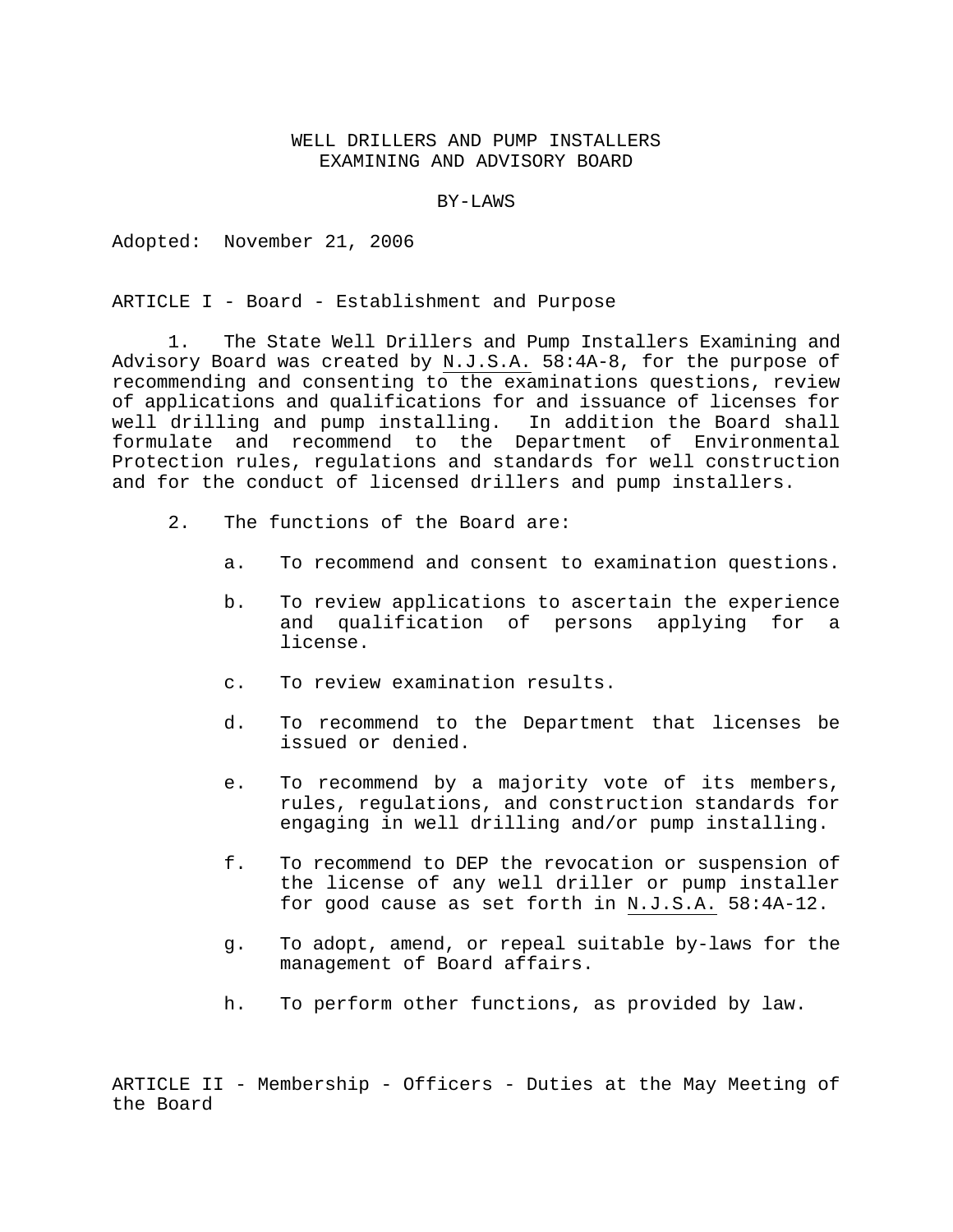1. The Chairperson, who shall be chosen among the master well drillers appointed to the Board, shall be elected on an annual basis by a majority vote of the Board, shall:

- a. Preside at all meeting of the Boards;
- b. Rule on all questions of order;
- c. Appoint committees and designate the chairpersons thereof;
- d. Sign all resolutions adopted by the Board, and any other legal document or instrument approved by the Board;
- e. Submit such recommendations and information as deemed necessary concerning the business, duties, and offices of the Board;
- f. Have such other duties and powers as conferred by these by-laws, or by any resolution adopted by the Board.

2. A Vice Chairperson, who shall not be chosen from among DEP staff appointed to the Board, shall be elected by a majority vote of the Board, and shall possess such powers and shall perform such duties as may be assigned from time to time by the Board, and in the absence or incapacity of the Chairperson, shall assume and perform all duties and powers of the Chairperson.

3. The Secretary to the Board shall be a DEP staff person designated by DEP and in that capacity:

- a. He or she shall attend all meetings of the Board and act a Secretary thereof, and record all notes and shall keep a record of the proceedings at all meetings of the Board in minute books, and a resolution book, or both, which shall be open at all reasonable times to inspection by any member of the Board or member of the public;
- b. He or she shall cause a true copy of the minutes of every meeting to be prepared and delivered to the members of the Board;
- c. He or she shall maintain records of the Board's transactions, communications, and proceedings, and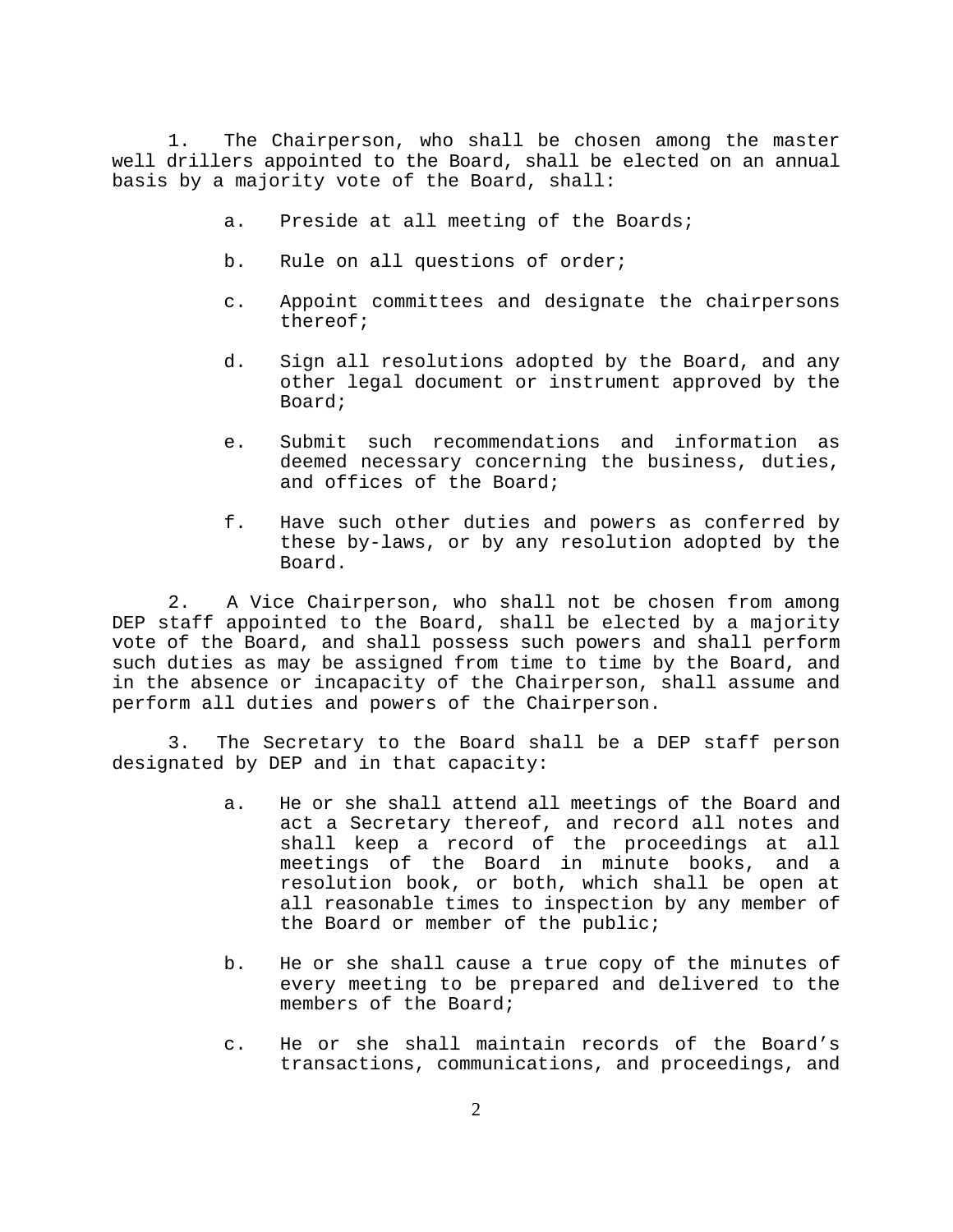such records shall be open at all reasonable times to inspection by any member of the Board;

4. Election of the Chair and Vice Chair shall take place on an annual basis. Board elections will take place at the regular May meeting. If no Board meeting takes place in May, then elections will take place at the next regular meeting of the Board.

## ARTICLE III - Organization - Meetings

1. The Board shall meet as often as necessary to carry out its functions. Meetings shall be conducted at a time and place designated by the Chairperson, or by a majority of the Board.

2. To the extent consistent with these by-laws, the conduct of meetings shall be generally governed by Robert's Rules of Order.

3. An agenda for each meeting shall be prepared by the Secretary and staff after consultation with the Chairperson. Copies of the agenda shall be provided to each Board member seven days prior to the date of the meeting to the extent practicable.

- 4. The agenda shall be generally structured as follows:
	- a. Open Public Meetings Act Statement and Roll call;
	- b. Approval of minutes of previous meeting;
	- c. Reports of Chairperson, Vice Chairperson, and Committees.
	- d. Testing and Licensing Issues;
	- e. Old business;
	- f. New business;
	- g. Public participation;
	- h. Closed session;

5. In addition, the Board may, by majority vote, direct that any item be placed upon the agenda for the next meeting.

6. Business may be conducted if a quorum of the Board is present at a meeting. Any Board member who participates by speaker phone shall be considered present for purposes of conducting Board business.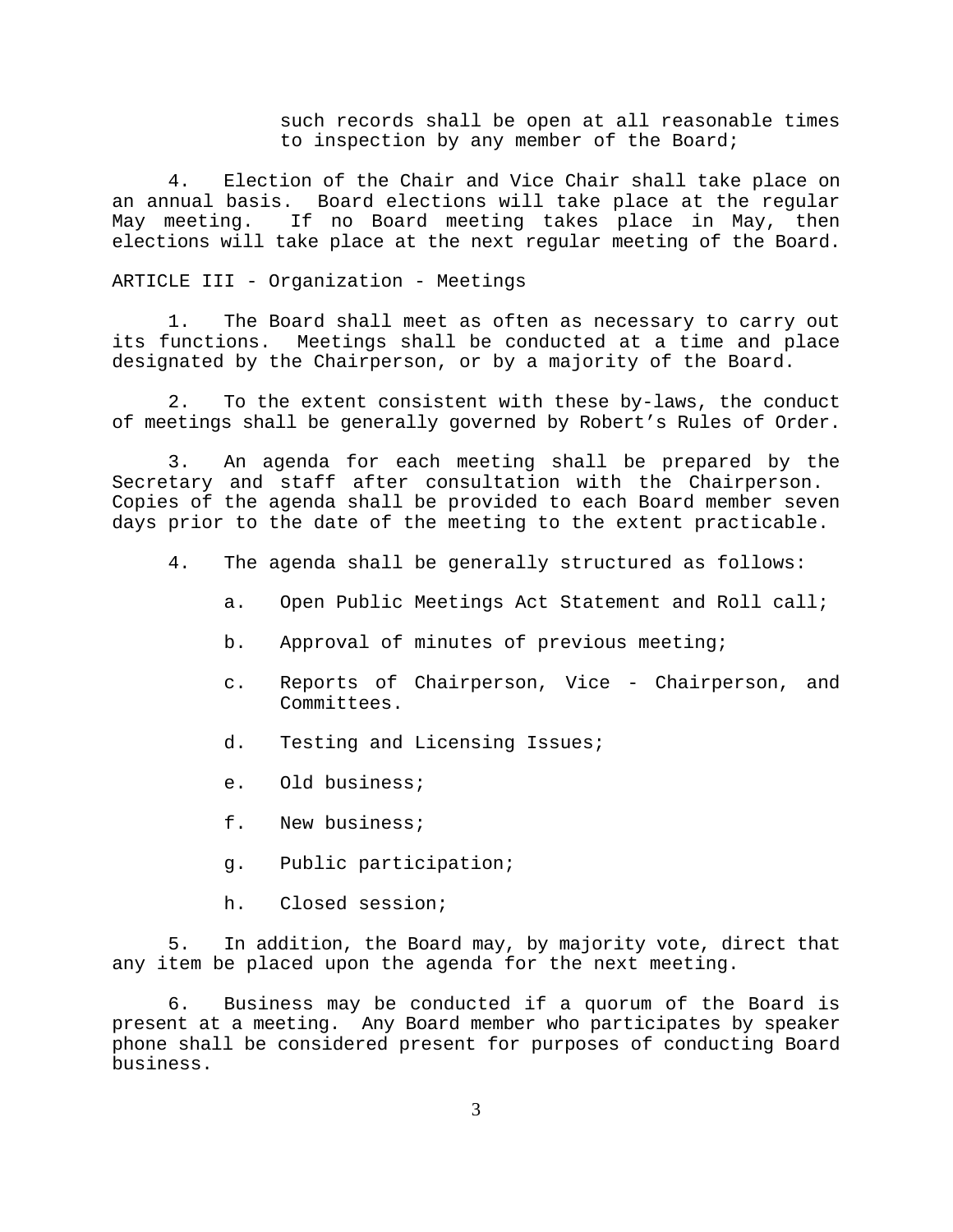7. Each Board member shall be entitled to one vote. Votes may be cast only by members who are present at the meeting, or who participate by speaker phone, as set forth above.

8. The minutes of each meeting, and any corrections thereof truly adopted, shall be signed by the Secretary and kept in the Board's principal office.

9. All resolutions presented to the Board shall be in writing. Upon adoption, copies of all resolutions shall be attached to the minutes of the proceedings. All resolutions of the Board adopted in any one year shall be numbered from one consecutively upwards in order of their adoption.

10. It is the policy of the Board to provide citizens an opportunity to present suggestions, views, and comments respecting the Board's functions, responsibilities, and proposed actions during a reasonable period of time at each meeting.

11. Whenever the Board is required by law to hold a public hearing, or whenever it shall deem it advisable to hold such a hearing, the procedure followed shall be:

- a. Notice of public hearing shall be prepared, including a statement of time, place, the nature of the hearing, and matter or matters to be considered.
- b. Notice of public hearing shall be given pursuant to the Open Public Meeting Act, N.J.S.A. 10:1-6 et seq. And by mail, at least seven days prior to the hearing, to all persons who have made timely request of the Board of advance notice of public meetings;
- c. At least seven days prior to the date of such a hearing, all documents which explain or otherwise describe the subject of the hearing shall be made available for public inspection at the principal office of the Board;
- d. A record of all hearings shall be made, and within a reasonable time thereafter, make a copy of the record available for public inspections at the principal office of the Board;
- e. Board members may question speakers. The Chairperson may limit the time and number of